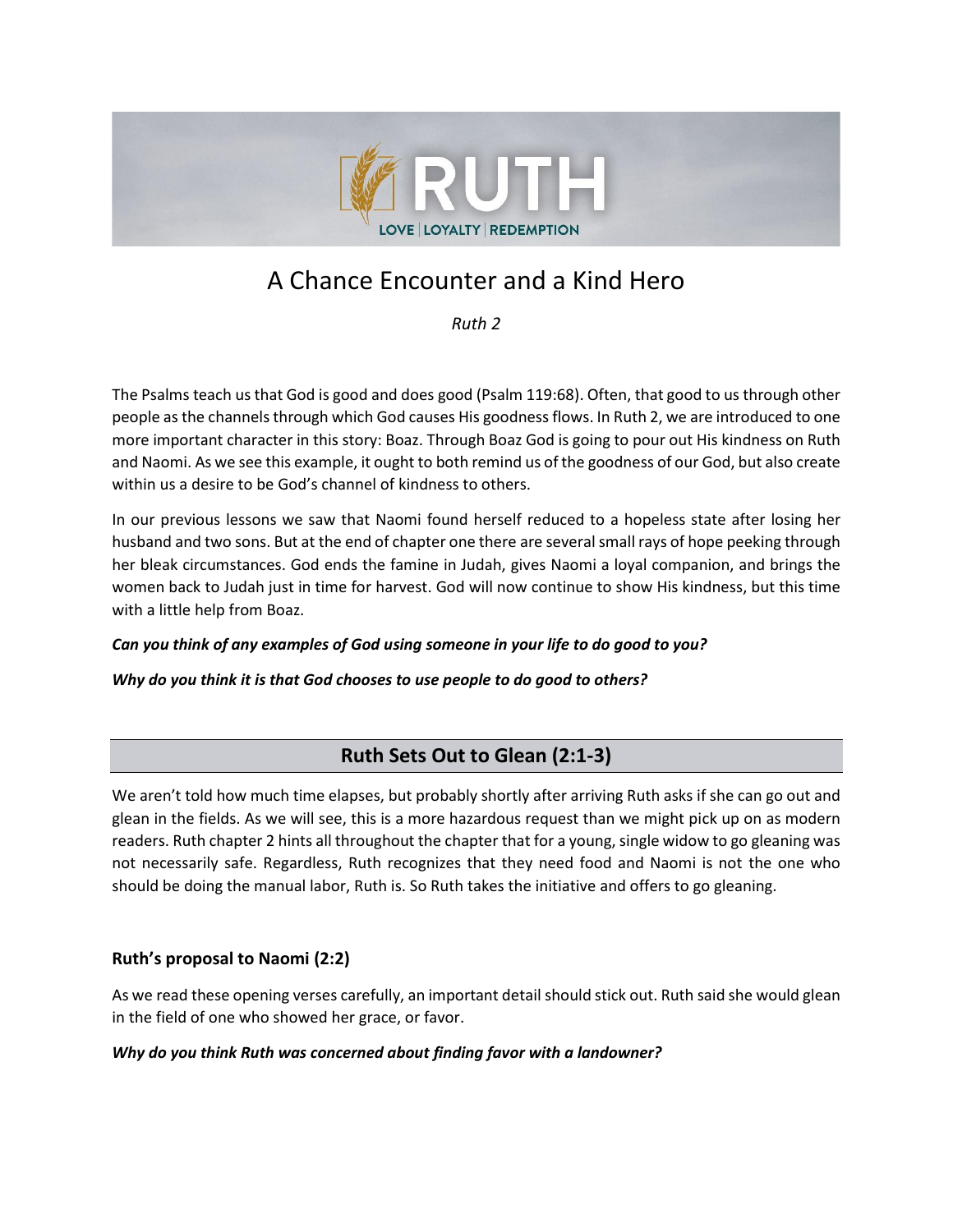According to Israelite law, widows and foreigners were permitted to pick up what was left behind by the reapers (Deuteronomy 24:19-22; Leviticus 23:22) and to reap the corners of the field (Leviticus 19:9-10). Yet it would seem that such laws were not always practiced.

### *As you read through the story, are there any other hints that might indicate Ruth's right to gather behind the reapers couldn't just be assumed?*

Beyond Ruth's statement that she would search for someone who showed her favor, we see later on that she specifically asked if she could gather in this particular field (2:7). The fact that Boaz will later instruct his men not to harass Ruth (2:9, 15-16) suggest that both Ruth and Boaz knew that was a possibility. Beyond this it's important to remember that the book of Ruth takes place during the time of the Judges. A quick read of the sordid finale in Judges 17-21 should be enough to convince anyone that this is a dangerous time to be a woman, let alone a woman without a man to protect her.

## **God's providential guiding (2:3)**

Ruth goes out to begin gleaning, and the story tells us that she ended up gleaning at Boaz's field. The phrase is a little quirky in Hebrew. Literally translated it would read: "Her chance chanced upon the portion of the field belonging to Boaz." We might paraphrase it something like, "She just so happened to end up in the portion of the field belonging to Boaz." Obviously, the author of this story doesn't think that it was luck that led Ruth to Boaz's field (2:20). Proverbs 16:33 reminds us that behind all so-called "chance happenings" is the invisible hand of God guiding and directing our affairs. God is sovereignly directing the path of Ruth to a place where she will be cared for and her needs will be met. Similarly, God as it at work in our lives as well, both the mundane and the spectacular.

#### *How have you seen God's providential hand in the "random" events of your life?*

# **Boaz Arrives (2:4-7)**

The story continues with "behold!" as if the storyteller is pointing down the road to draw our attention to Boaz walking up. Boaz has been officially introduced in 2:1, but here the author gives us a little bit more of a look into the character of Boaz.

#### **Boaz is a man of influence (2:1)**

Boaz is described in verse one as "a mighty man of wealth." The exact meaning of this phrase is debated, as some modern translations will go with similar terms such as "a worthy man" (ESV) or "a prominent man of noble character" (CSB). Although the Hebrew phrase can mean that, in the context here most translators agree that the idea is that Boaz is a wealthy man, as suggested by the fact that he has reapers working under him. In those times, as is often the case in modern times, wealthy people were influential and important people. This means Boaz has not only the family connection but also the means to help Naomi and Ruth. Now the only question is if he will want to.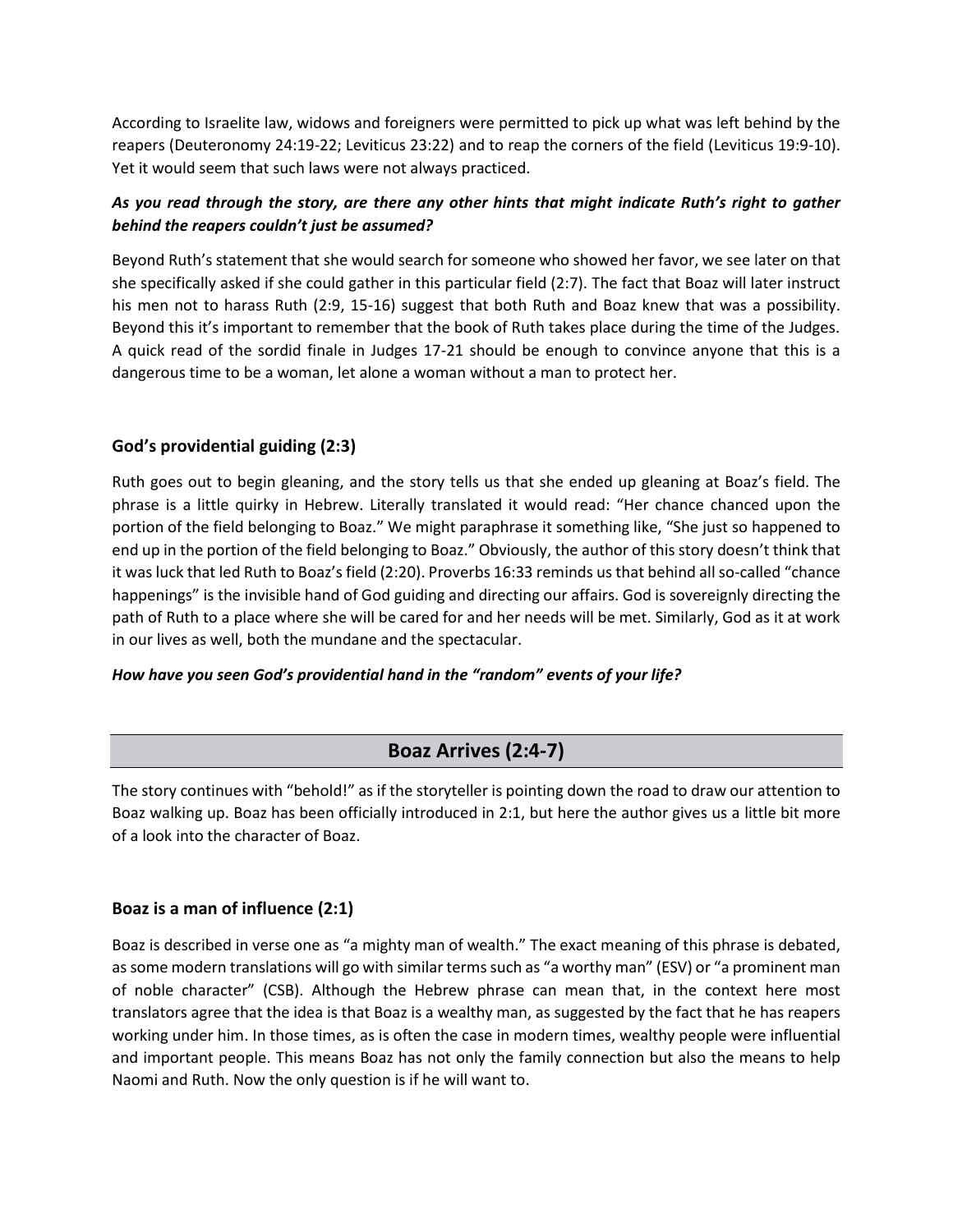#### **Boaz demonstrates a godly perspective (2:4)**

Our first introduction to Boaz shows him warmly greeting his workers with a blessing from the Lord, and they responded in kind. This simple gesture tells us a lot about the character of Boaz. Even in the mundane, the heart of Boaz for the Lord shone through, and it inspired the same focus in others as well.

#### *In what ways can our devotion to God be seen throughout our days in the "little moments" of life?*

## **Boaz learns about Ruth (2:5-7)**

Boaz asks the young man over his reapers "Whose damsel is this?" Boaz is probably asking whether she has a husband or father, or perhaps what her lineage is. The response of the servant demonstrates perhaps a little uneasiness. He begins by identifying her twice as from Moab: "the Moabitish damsel… out of the country of Moab." Ruth's history in Moab is frequently brought up in the book (1:22; 2:2, 6, 21; 3:5, 10) and as we discussed in the first lesson, the history of Israel and Moab wasn't a pretty one. The fact that the overseer mentions this point twice in one sentence might betray a certain prejudice.

Beyond that, the Hebrew at the end of verse 7 gets somewhat mangled. Translations smooth it out for us, but literally it would read: "And she came and remained from then… the morning until now… this her sitting the house a little while." Although some have tried to "fix" the Hebrew, it's entirely possible the author of Ruth wanted us to read this phrase as the broken-up stammering of a nervous servant. Boaz shows up to see a foreigner sitting in the house (likely a booth where there was shade for the reapers to take a quick rest), and the overseer stumbles to assure him that she had been working all morning and had just recently sat down.

Ruth and Naomi didn't know how Ruth would be received. It's possible that even this servant didn't know for sure how Boaz would respond. So how does Boaz respond?

# **Boaz Shows Kindness to Ruth (2:8-18)**

The response of Boaz is far above what Ruth, Naomi, or any widow or foreigner could have hoped for. Boaz allows Ruth to continue but goes beyond that to shower her with kindness. Boaz's response is over the top and far more than what the law would have required. Boaz saw through the bare requirement to the heart of God behind the law, and Boaz exemplified that heart of generosity to Ruth.

#### *What are some of the ways in this passage that Boaz shows kindness to Ruth?*

#### **Boaz speaks kindly to Ruth (2:8-12)**

Up until this point in the story, Ruth has essentially been ignored. She is overlooked by the women who recognize Naomi. She must initiate the conversation with overseer. No one really seems to notice Ruth until Boaz does, and when he does he walks up and starts a conversation with her.

#### • **Boaz reassures Ruth (2:8-9)**

Boaz goes up to Ruth and after respectfully calling her "my daughter" goes on to assure her that she will be safe working his fields and instructs her not to go to another field. He assures her that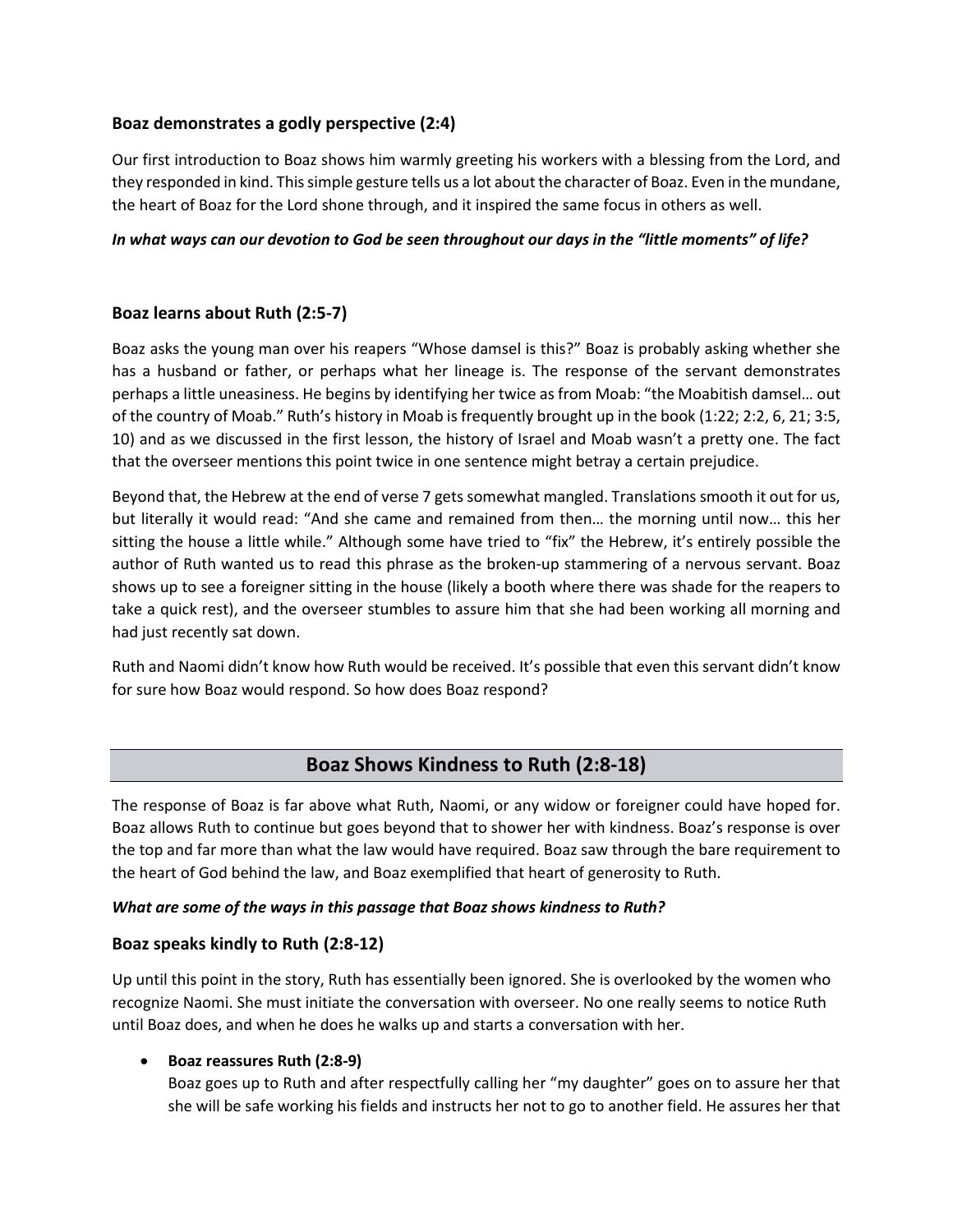he has told his men to leave her alone and also lets her know that if she is thirsty she can drink from the water that his servants brought out.

#### • **Boaz commends Ruth (2:10-13)**

Ruth doesn't understand why it is that Boaz is showing her such kindness. Boaz responds with two answers 1) he is impressed by her love and loyalty to her mother-in-law and 2) she has trusted in the LORD for protection, and Boaz wants her to know she made the right choice. Last week we had noticed that Naomi, in her bitter and spiritually depressed state, didn't think following the Lord was worth it for Orpah and Ruth and tried to convince them to go back home. Here we see a faithful Israelite who feels the opposite. He sees a foreigner give up her gods for the true God and does everything in his power to show her how well God takes care of those who trust in Him.

#### *Why do you think it was that Boaz saw Ruth's character rather than her status as a foreigner? Why is he the first to take note of her in the book?*

#### **Boaz honors Ruth (2:14)**

Boaz doesn't merely let Ruth continue to glean, he makes sure that during mealtime she joins everyone else for lunch and even gives her food to eat. For a foreigner who appears to be used to being ignored (2:10), this must have been quite the statement to Ruth and everyone else that was working. Boaz wanted everyone to know that Ruth the Moabitess was part of Israel now, and she belonged with them.

#### **Boaz protects Ruth (2:15-16)**

Boaz gives strict instructions to his men not to lay a finger on Ruth or to stop her. Boaz here demonstrates the heart of a true man in that he protects the weak and the vulnerable. Whereas many powerful men have used their wealth and influence to take advantage of others, Boaz makes sure that others are not taken advantage of.

#### *How can we use the resources God has given us to protect the weak and the vulnerable?*

#### **Boaz provides for Ruth (2:14-18)**

Boaz makes sure that Ruth has lunch and water provided when she gleans. He goes so far as to tell his reapers to leave a little barley for Ruth to gather up. When it's all said and done, Ruth beats out what she has gathered and after removing the inedible parts of the barley is left with an ephah. How much is an ephah? Estimates vary, but most would say that in modern terms it was likely 20-50 pounds of barley, and that after only one day's work! This is a massive amount of food, and if that pattern continues Ruth and Naomi are going to be just fine.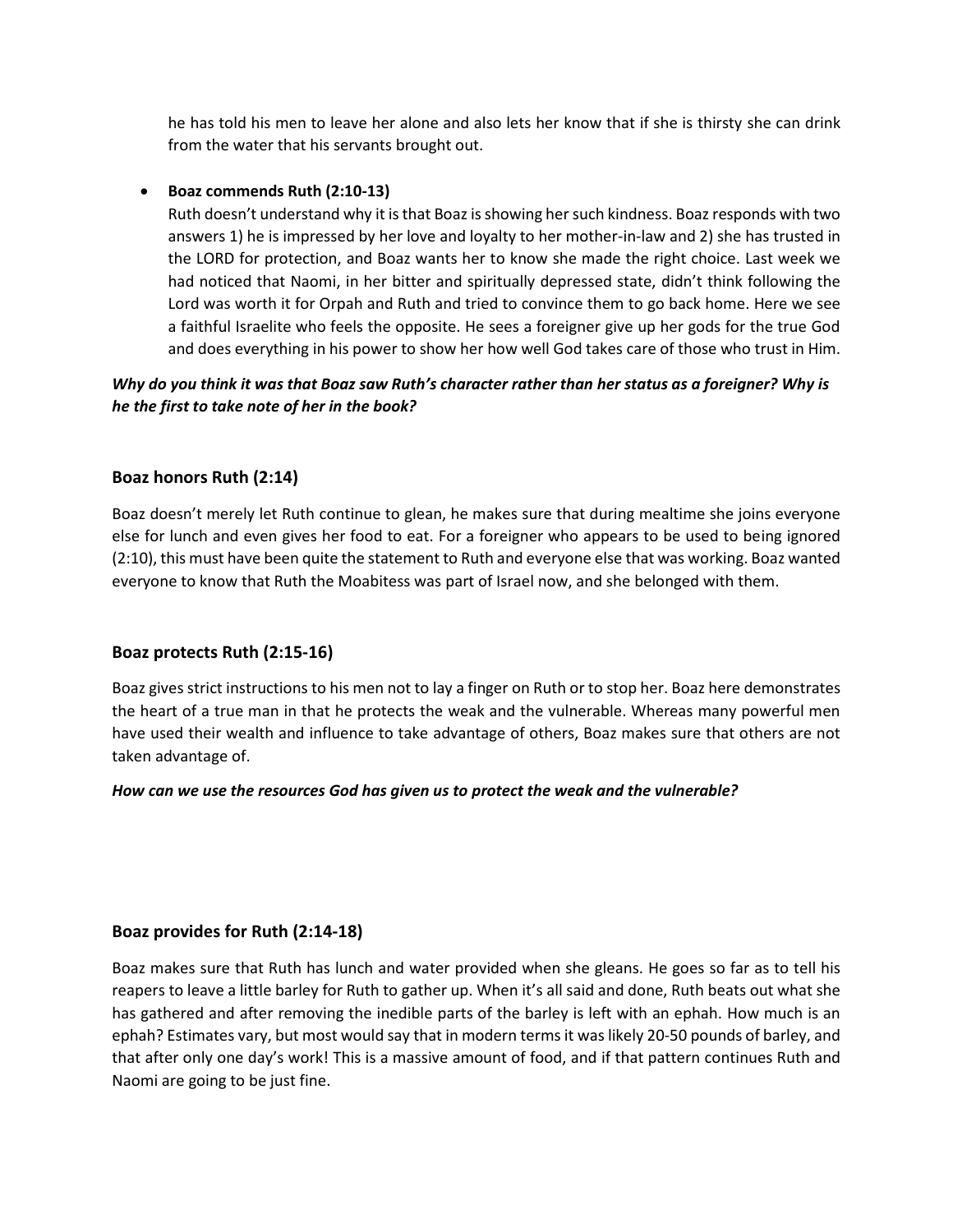Boaz stands out in this book as a remarkable example of what God wanted the typical Israelite to be. He was hard-working, caring, kind, and generous. He was concerned for the foreigner and the widow. At the end of Judges we find Israelites behaving like Canaanites, and the result is idolatry, robbery, rape, murder, kidnapping, and civil war. Yet even during this time there were examples of what God wanted His people to be, a light to the nations showing them a different way to follow the Lord.

*In what ways can modern day believers exhibit the character of God and of Boaz? How can we show a concern for the weakest and most vulnerable among us? How can we show the lavish kindness of our God to our neighbor?*

# **Ruth Reports to Naomi (2:19-23)**

It's interesting to think about what Naomi's day would have been like. As She watched her daughter-inlaw head off to go reaping Naomi knew the danger involved. What thoughts would have filled her mind? Did she doubt that Ruth would somewhere to glean? Did she fear the worst, afraid that Ruth would be turned away or worse yet assaulted? Did she dare to hope that Ruth might come home with a few pounds of barley, or that after a long day of searching she had finally found a kind landowner who agreed to let her start gleaning tomorrow? Did she pray, begging God to be kind to Ruth and keep her safe? Whatever Naomi's fears might have been, you can almost hear her jaw hit the floor when Ruth walks into the house with a massive bag of barley.

## **Naomi sees God's provision in the food He provides**

Naomi of course is first blown away by the amount of food that Ruth comes back with. Not only has Ruth come back with food, but she has come back with way more food than Naomi was expecting. Naomi was likely nervous what disaster God had in store for her next, but rather than disaster she saw God's provision.

#### **Naomi sees God's provision in the relative He provides**

If Naomi wasn't prepared for the good news of a gracious landowner who took care of Ruth and allowed her to walk away with a lot of his food, she was even more shocked when she learned his name: Boaz. Naomi knew exactly who Boaz was, and couldn't believe that God has orchestrated the details of Ruth's travels so that Ruth ended up in Boaz's field. Naomi had basically told Ruth she had little chance of finding a husband if she came back with Naomi. Now shortly after returning Naomi's eyes light up with the possibility of a redeemer: "The man is near of kin to us!"

# *Why does God sometimes wait until we have lost hope before He moves? How can we continue to trust that God is up to something good when we can't see what He is up to?*

# *Can you think of other hopeless situations God turned around in an instant, whether biblical or personal?*